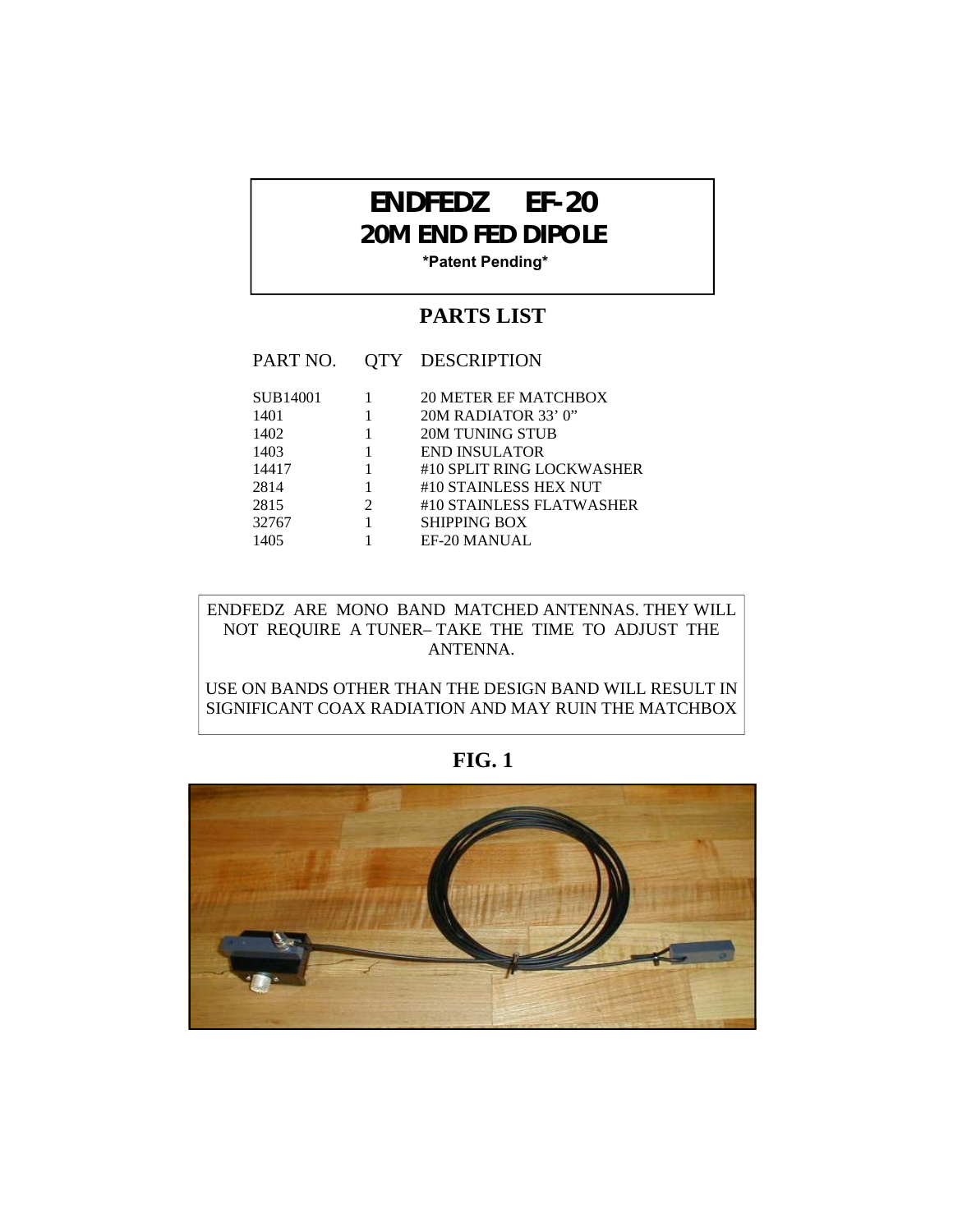## **ASSEMBLY**

 1. This antenna is essentially a half wave dipole with one important difference– the feedline is at the end of the antenna. The antenna is suspended at its ends by the two included end insulators– one of which is integral to the matchbox.

 2 In order to have the least possible influence on the antenna, insulated lines are recommended for attachment to the insulators. The antenna may be suspended horizontally, vertically or sloping. Portable operation is easily accomplished by suspending the far end from a tree limb and letting the matchbox hang just above the ground.

 3. The antenna has been used from hotel rooms by hanging the matchbox end just outside the window and letting the far end hang, or preferably pulling it away from the building with a guy attached to the end insulator.

 4. Tuning is best accomplished by using an antenna analyzer attached to the far end of the coaxial cable that will be used with the antenna. Once the initial resonant frequency is established, the antenna may be tuned just like a dipole. Shortening the far end by 1" will raise the resonant frequency approximately 50 KHz. If too much wire is removed, the included tuning stub may be attached to the 10-32 stud at the matchbox end and trimmed to establish resonance to the desired frequency (Fig.2). Fine tuning may be accomplished by changing the orientation of the stub with regard to the main radiator (I.e. rotating the stub and retightening the hardware. **Tighten the #10 hardware just enough to compress the lockwasher**

5. Once you are satisfied with the overall length of the radiator, Lace the radiator through all three holes as shown in Fig 1.



6. Fig. 3 illustrates some mounting ideas.

Fig. 2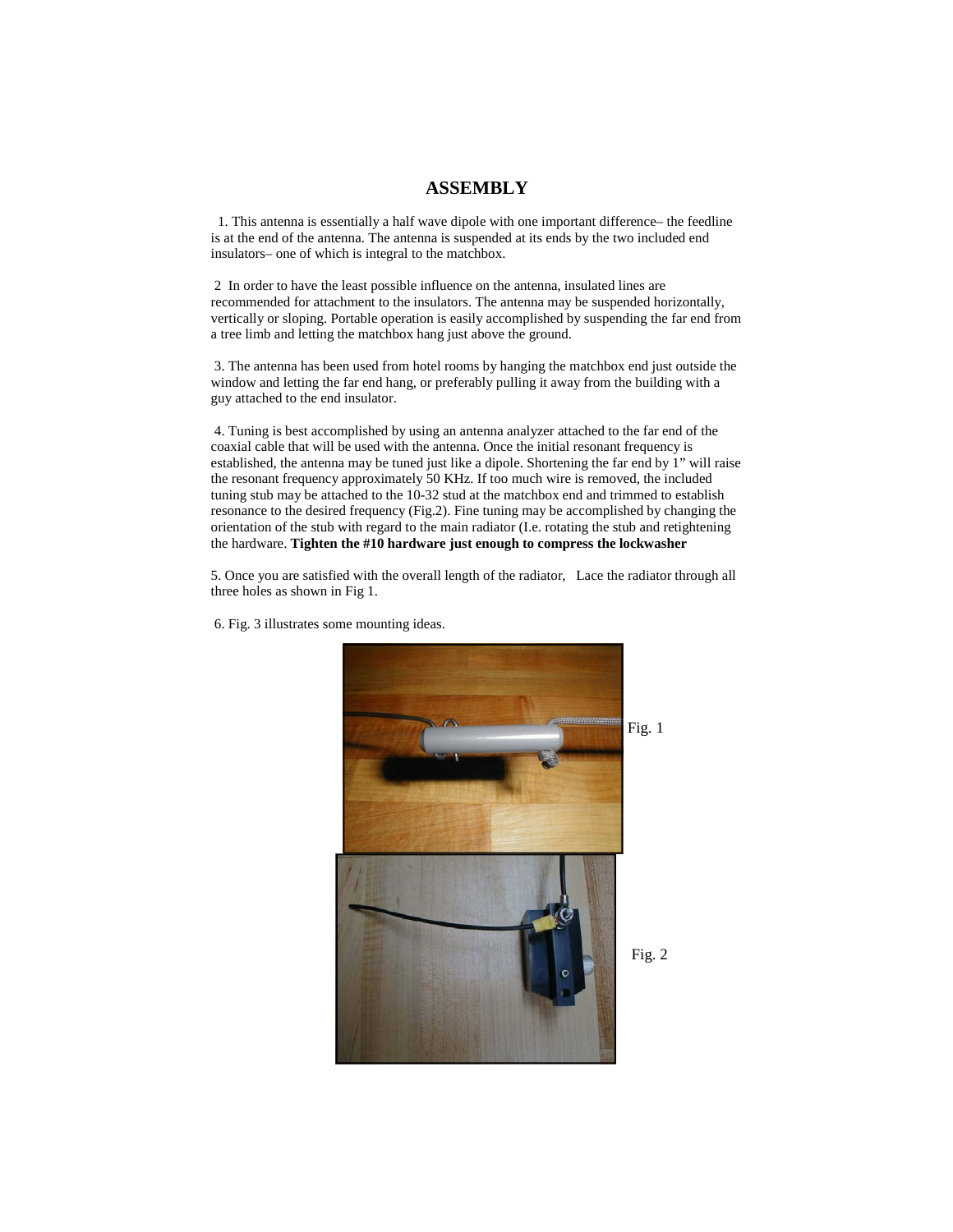